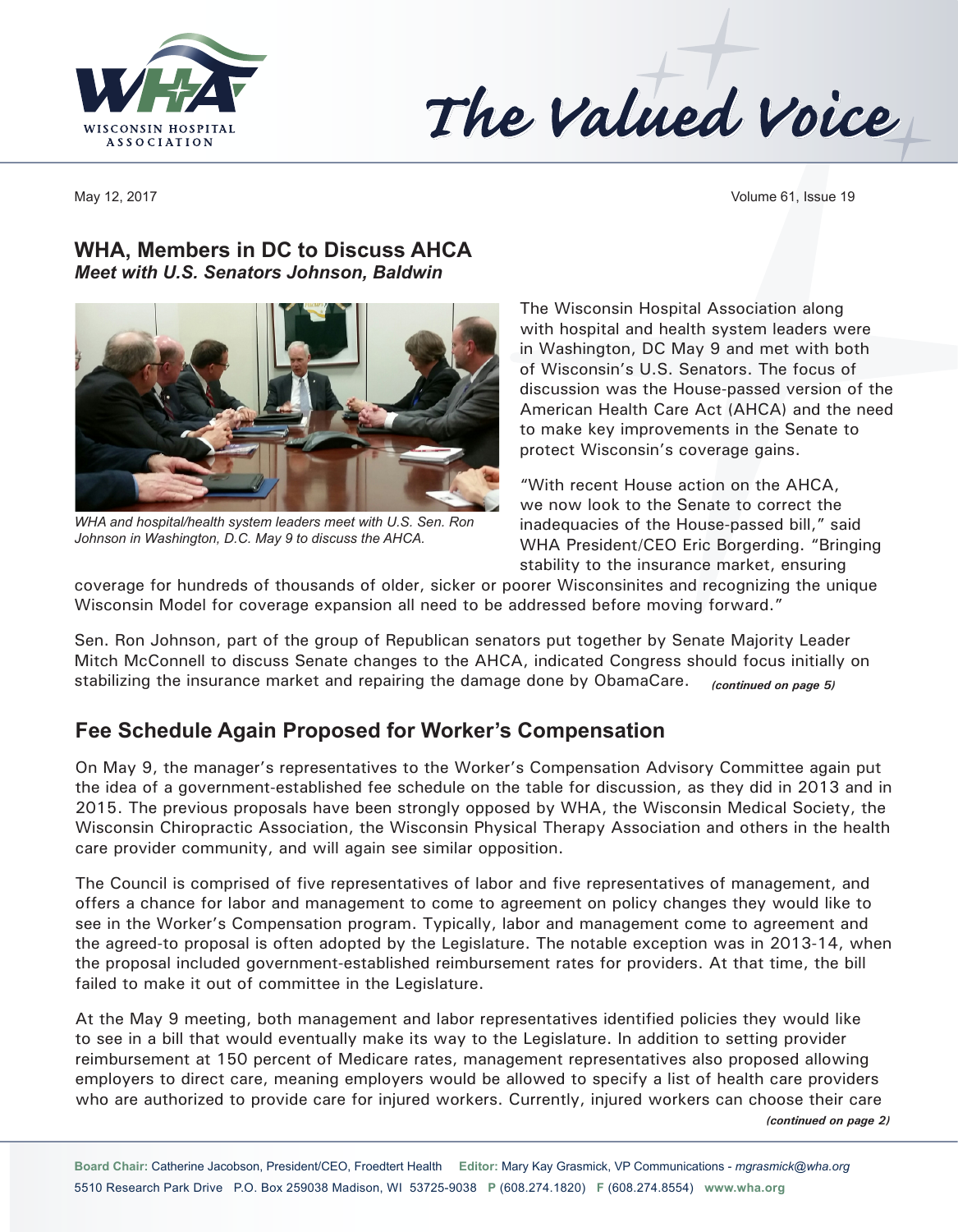### **Continued from page 1 . . . Fee Schedule Again Proposed for Worker's Compensation**

provider. Manager's representatives also propose establishing treatment guidelines for care that would have to be followed unless a pre-authorization from the insurer was obtained.

Labor representatives also put forth their proposals, none of which included a fee schedule, directed care or treatment guidelines. Labor representatives are interested in helping to address the use of opioids and have asked the health care community for its assistance.

WHA and other health care groups are very concerned about the management proposals. Over the past several years, the health care community has worked to emphasize to the Council and legislators that a fee schedule puts at risk the excellent outcomes produced by one of the best worker's compensation systems in the country.

Joanne Alig, WHA senior vice president, policy and research and WHA liaison to the Council noted, "The data shows that injured workers in Wisconsin return to work faster than other states, have access to high-quality care, and are happy with that care. The data simply doesn't support the case for these proposals," she said.

Alig pointed to information provided to the Council earlier this year. Staff from the Worker's Compensation Research Institute presented data showing that Wisconsin has a relatively low percentage of workers who lose more than seven days of work after injury, has low litigation, steady utilization, the lowest number of injured workers reporting "big problems" getting medical services and the lowest percentage of injured workers who are "very dissatisfied" with overall care. With respect to medical prices, in 2014-2015, medical prices for non-hospital services grew just 1.8 percent.

In addition, the Council recently heard from Bernie Rosauer, president of the Wisconsin Compensation Rating Bureau (WCRB)—the independent agency that establishes rates charged by insurance companies for worker's compensation insurance coverage in Wisconsin—who discussed the positive attributes of Wisconsin's worker's compensation system. In a presentation provided to the Council, Rosauer reminded the Council that worker's compensation insurance rates decreased by -3.19 percent in 2016 for all job classifications in aggregate, but decreased even more for manufacturing at -5.00 percent. Rosauer noted Wisconsin has "got a good thing going" with its worker's compensation system, and other states are aware of Wisconsin's well-functioning system.

# **Wisconsin Ranked Top State for Nurses; Among Top Ten States for Senior Health**

For those of us who live here, we know Wisconsin is a great state to live, work and play. But it is always nice to have an outside group confirm what we know to be true.

This week, Wisconsin came out on top in a WalletHub ranking of the best and worst states for nurses. The ranking was based on pay, the quality of the nursing schools, the number of elderly expected to be in the state in 2030, number of job openings, the number of health care facilities and work hours, to name just a few. See their methodology here: [https://wallethub.com/edu/best-states-for](https://wallethub.com/edu/best-states-for-nurses/4041/#methodology)[nurses/4041/](https://wallethub.com/edu/best-states-for-nurses/4041/#methodology)#methodology.

In a recent panel discussion in Milwaukee, WHA Board Chair Catherine Jacobson voiced her concerns about workforce shortages, including nurses. She said the aging of the population in Wisconsin is significant for what it will mean for the health care delivery system and workforce needs.

While health care professional shortages loom, another ranking indicates Wisconsin providers are paying special attention to ensure older adults receive the care they need.

United Health Foundation's America Health Rankings Senior Report ranked Wisconsin tenth in the nation for senior health care, up three spots from the last report in 2013. *(continued on page 3)*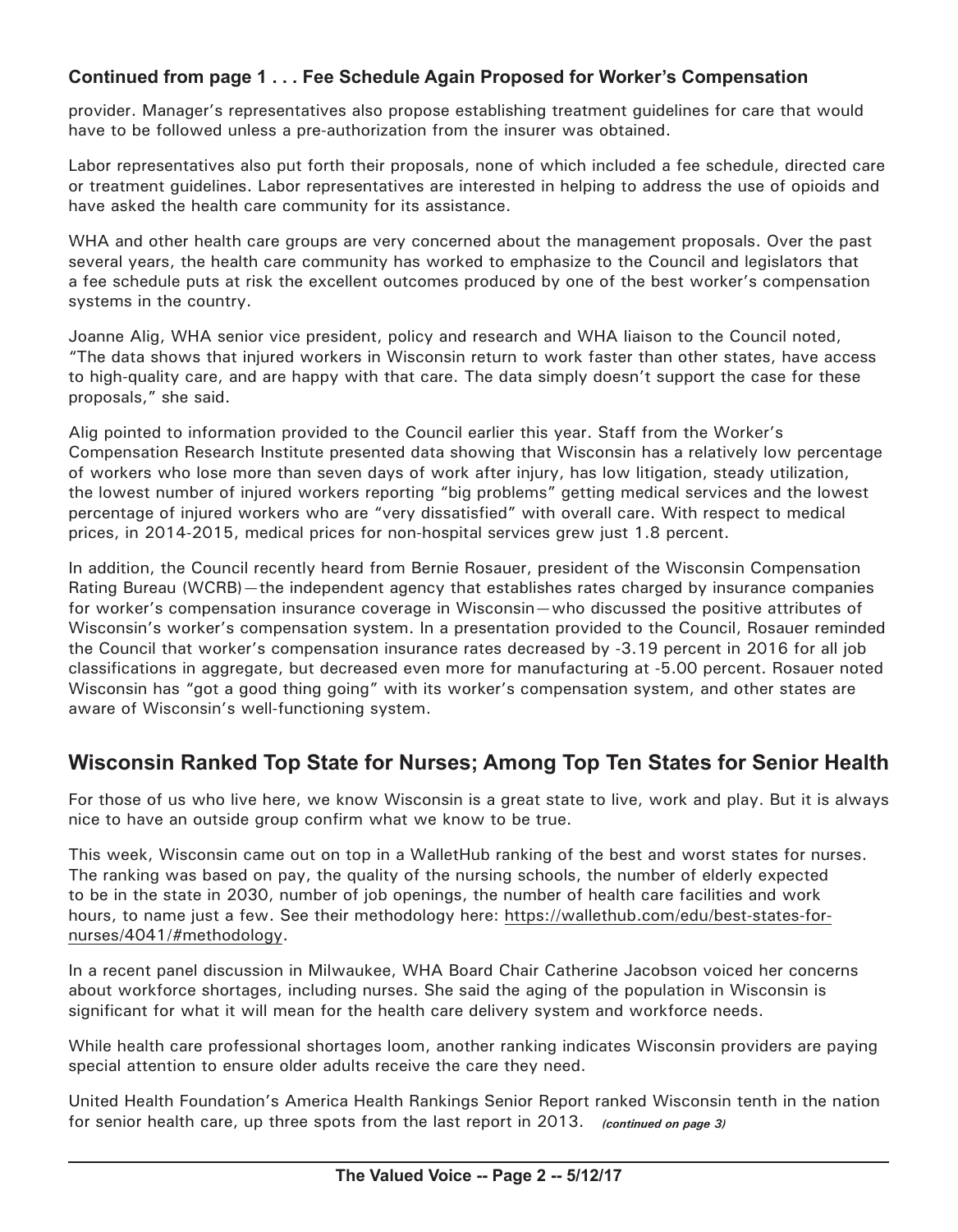### **Continued from page 2 . . . Wisconsin Ranked Top State for Nurses; Among Top Ten States for Senior Health**

Key findings in Wisconsin were:

- On clinical care measures, Wisconsin was the 7th best state overall, rating 5th in the nation in diabetes management, 4th on health screenings, and 9th on hospital deaths of Medicare decedents aged 65 years and over. Since 2013, hospital deaths decreased 30 percent from 25 percent to 17.5 percent.
- Food insecurity among seniors was low, while volunteerism was high at 7th best in the nation.

The report noted that in the past three years in Wisconsin, the geriatrician shortfall increased 19 percent, from 52.9 percent to 63.2 percent.

"While all states struggle to recruit physicians who specialize in caring for older adults, Wisconsin's population is aging at a faster rate than many other states," according to WHA President/CEO Eric Borgerding. "This report confirms that we must continue to focus on creating more opportunities in our state to educate and retain geriatricians, psychiatrists and other specialists in high-demand areas of medicine."

That is why WHA is a strong supporter of a package of workforce, quality improvement and population health legislation known as the Rural Wisconsin Initiative (RWI). The legislative package provides matching grant funding for the training of advanced practice clinicians and allied health professionals in rural Wisconsin hospitals, state support for the expansion of quality improvement work provided by WHA and a one-time matching grant program to provide seed money for the development of medical wellness facilities and programs in rural Wisconsin. Read more here: www.wha.org/pubArchive/valued voice/ [WHA-Newsletter-5-5-2017.htm#](www.wha.org/pubArchive/valued_voice/WHA-Newsletter-5-5-2017.htm#1)1.

"The Rural Wisconsin Initiative bolsters our state's health care infrastructure by ensuring we have a workforce in place to care for our residents by creating in-state opportunities for health care professionals to complete their education and training," Borgerding said. "We are very proud of the fact that health care is an economic development asset in our state. We want to do everything we can to ensure we have the workforce necessary to deliver high-quality, high-value care in all of our communities."

# **Finance Committee Amends Budget to Include Practitioner Agent Clarification for ePDMP**

#### *WHA, member organizations testify to Controlled Substance Board on ePDMP rule*

On May 11, the state's powerful budget writing Joint Finance Committee took action on several areas of the state budget, including a provision that would further clarify the ability of a prescriber's agent to review a patient's record in Wisconsin's Enhanced Prescription Drug Monitoring Program (ePDMP). The budget amendment would make it clear that a practitioner's agent, on behalf of a prescribing practitioner, can fulfill the requirement that a patient's ePDMP record be checked before prescribing a monitored drug.

Aligning the PDMP review requirements with accepted practices of agency and delegation was a priority of WHA and the WHA Physician Leaders Council to relieve unnecessary compliance burden with the PDMP mandate.

The amendment was put forward by Rep. John Nygren (R-Marinette), lead author of the Heroin, Opioid, Prevention and Education (HOPE) agenda to further clarify his intent that individuals supporting a prescribing practitioner are able to assist prescribers in using the ePDMP as a decision-making tool. The amendment passed unanimously by the Joint Finance Committee and will likely be included in the final version of the state budget presented to Gov. Scott Walker in the coming months. *(continued on page 4)*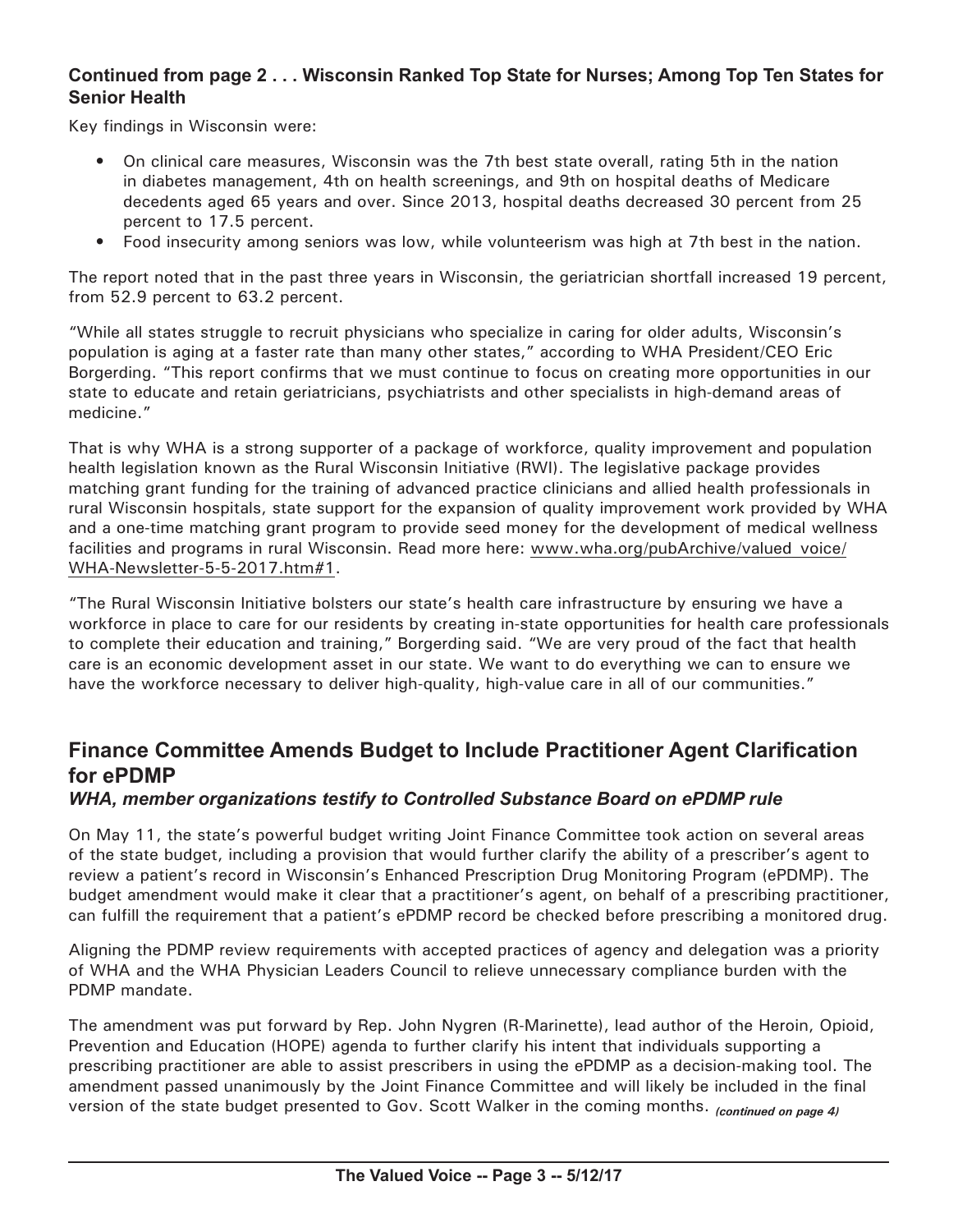### **Continued from page 3 . . . Finance Committee Amends Budget to Include Practitioner Agent Clarification for ePDMP**

WHA, several other member organizations and the Wisconsin Medical Society provided testimony to the Controlled Substance Board (CSB) May 12 requesting additional clarification to regulations created by the board in emergency rule regarding the ePDMP mandate in Wisconsin. These comments, available at [www.wha.org/Data/Sites/1/pdf/JointCSB4commentletter.pdf](http://www.wha.org/Data/Sites/1/pdf/JointCSB4commentletter.pdf), focus on facilitating EHR integration and providing regulatory clarity regarding the review mandate to achieve a maximally functioning PDMP system that is carefully tailored to balance and recognize impacts on care delivery efficiency, clinical efficacy and quality of care, and the professional medical judgment of physicians and other prescribers.

For additional questions about the Joint Finance Committee's action as well as the recommendations proposed to the CSB, contact Matthew Stanford, WHA general counsel, at *[mstanford@wha.org](mailto:mstanford@wha.org)*.

# **Kleinke and Quinones Keynote 2017 Rural Health Conference, June 21-23**



The 2017 Wisconsin Rural Health Conference will feature two outstanding keynote speakers, both focusing on important and timely topics. Opening keynote J.D. Kleinke is a health care economist and author who will provide an up-to-the-minute look at the realistic options for legislators looking to replace the ACA, while minimizing political damage to themselves and economic damage to health care insurers, providers and beneficiaries.

Friday morning's keynote speaker is Sam Quinones, freelance

journalist and author of three narrative nonfiction books, including *Dreamland: The True Tale of America's Opiate Epidemic* (Bloomsbury, 2015). *Dreamland* was selected as one of the best books of 2015 by [Amazon.com](http://www.Amazon.com), [Slate.com](http://www.Slate.com), the *Daily Beast*, *Buzzfeed*, *Seattle Times*, *Boston Globe* and the *Wall Street Journa*l.

A variety of breakout sessions will give attendees the opportunity to examine and discuss models that are changing the delivery of and access to rural health care and ways in which data and technology are improving health care for rural populations. The conference will once again include the popular education track focused on governance issues, including succession planning for a new senior leader, a hospital trustee's role in physician recruitment and retention, and understanding CMS and state surveys.

The 2017 Wisconsin Rural Health Conference is scheduled June 21-23 at Glacier Canyon Lodge at The Wilderness Resort in Wisconsin Dells. Make attendance at this year's conference a priority by registering today at [www.cvent.com/](www.cvent.com/d/w5qpcq)d/w5qpcq.

## **Nurses Recognized with Specialty License Plate**



A special license plate celebrating nursing, "Nurses Change Lives," was released this week by the Department of Motor Vehicles (DMV). According to the Wisconsin Organization of Nurses (WONE), the funds raised through sales of the license plate will be used to create a funding source for professional development, education and scholarships for Wisconsin nurses.

WONE is spreading the word about the plates by attending nursing conferences and meetings. Promotional displays and materials are available by contacting Jan Bauman at *[jbauman@dshealthcare.com](mailto:jbauman@dshealthcare.com)*.

There is a \$25 annual donation and a \$15 issuance fee for the plates. Learn more or order the plates online at<http://wisconsindot.gov/pages/dmv/vehicles/title-plates/nurses.aspx>or in person at any DMV office.